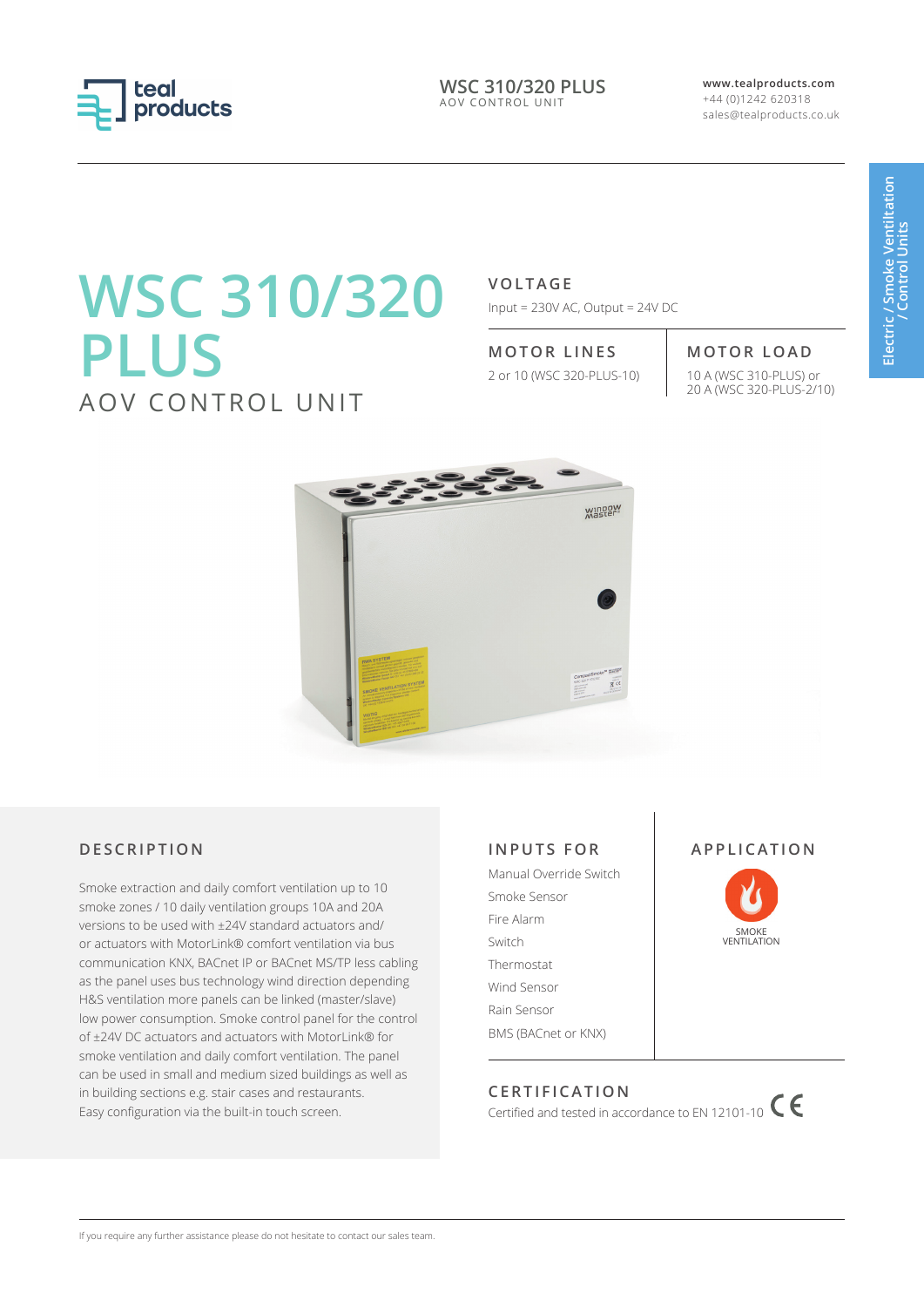

# **DESCRIPTION (CONTINUED)**

#### **Panel types**

The PLUS panel is supplied in three versions: 10A, 2 smoke zones / 2 daily ventilation groups WSC 310 P 0202

20A, 2 smoke zones / 2 daily ventilation groups WSC 320 P 0202

20A, 10 smoke zones / 10 daily ventilation groups WSC 320 P 1012

The number of smoke zones and ventilation groups is the max number possible. These are to be configured via the built-in touch screen and thus be fitted to the building.

The panel is also supplied as a STANDARD version where the configuration is done on DIP switches – please see the separate product sheet for further information

#### **Communication card**

The panel can be expanded with a communication card thus comfort ventilation will be possible via bus communication KNX, BACnet IP or BACnet MS/TP together with e.g. NV Comfort® or NV Advance®. The card is to be bought separately.

#### **Card types:**

WCA 3FK with KNX WCA 3FM with BACnet MS/TP WCA 3FB with BACnet IP

#### **Break glass unit**

Break glass units from the WSK 5 series are to be used together with this panel. The units are configured and assigned to smoke zones via the build in touch screen. On each line up to five break glass units type WSK 503 or WSK 504 can be connected.

If keypads and smoke detectors are to be connected to the break glass unit, break glass unit type WSK 501 or WSK 502 is to be used. Only one of these types can be connected per line, the remaining (up to four) break glass units must be type WSK 503 or WSK 504.

Smoke zone / ventilatilon group / motor line

A ventilation group (motor group) consists of one or more motor lines and all the motor lines in the group are operated simultaneously.

A ventilation group can contain motor lines with ±24V standard actuators and MotorLink® actuators, whereas a motor line can only have ±24V standard actuators or MotorLink® actuators connected.

#### **Cabling**

The panel uses bus technology and the overall cabling for break glass units, smoke detectors and keypads is significantly reduced compared to other types of smoke panels.

The panel has 1 input for a smoke detector, 2 inputs for break glass units (where up to 10 break glass units can be connected) and 2 or 12 inputs for ventilation keypads (no max number of keypads).

Use break glass unit WSK 503 or WSK 504 when smoke detectors are connected to the smoke detector input in the panel.

Use break glass unit WSK 501 or WSK 502 when smoke detectors are connected to the break glass unit.

Linking smoke panels

By linking several panels together the panels can be used in large buildings. Max total master/slave cable length between two panels is 200m.

#### **Commissioning**

The PLUS panel is configured, commissioned and maintained via the built in LCD touch screen – easy and simple without the use of an external PC.

For easy commissioning and quick troubleshooting when maintaining the system, faults in the system will be showned on the touch screen.

### **Back-up batteries**

Built-in uninterruptible power supply for min. 72h in case of power loss (batteries are supplied).

#### **Specifications**

approval according to EN 12101-10 automatically limited opening for comfort ventilation – no additional modules required simple installation due to substantially less cabling field bus cards are available for KNX, BACnet IP and BACnet MS/TP max. output voltage 27.6VDC @230VAC flexible open system design easy configuration at start up / expanding / rebuilding on the 2½" LCD built in touch screen in the panel – this can also be done on a PC without any additional modules the touch screen is also used for quick troubleshooting when maintaining the system.

#### **Connection options**

triggering by BMS via potential-free contact – no additional modules required magnetic clamps – for further information see the installation guide.